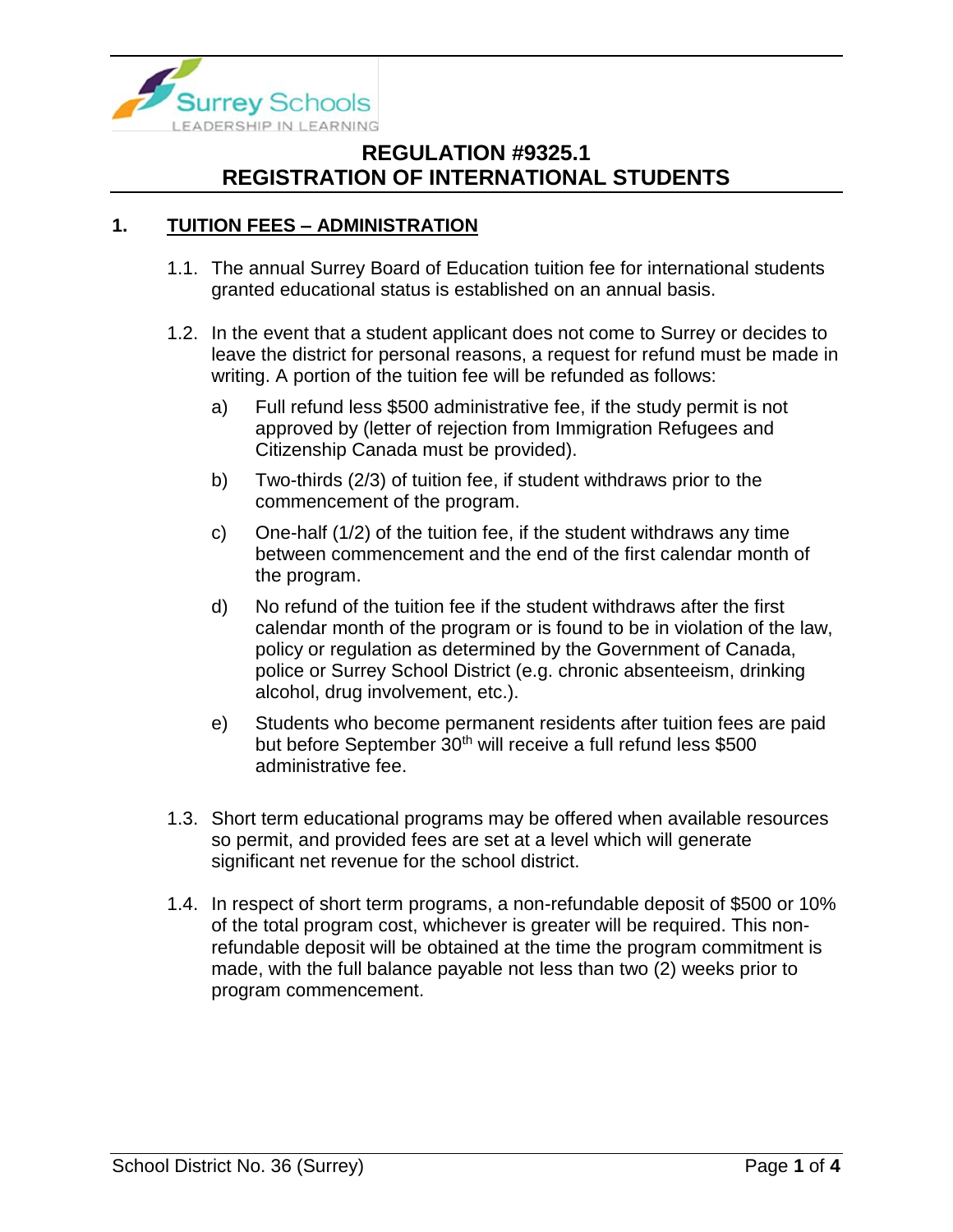

## **2. TUITION FEES – EXEMPTION**

The following international students receive provincial education funding and, therefore, are exempt from district tuition fees:

### 2.1. A Student who:

- a) Is a refugee claimant with an acknowledgement letter from the Immigration and Refugee Board.
- b) Is a Convention Refugee and can present a letter of permission or permit issued by Immigration Refugees and Citizenship Canada confirming this.
- c) Has been admitted to Canada under a letter of permission or permit issued by Immigration Refugees and Citizenship Canada.
- d) Is in the custody of the Ministry for Children and Family Development; or
- e) Is attending school on a reciprocal and equal exchange. This exchange must be one in/one out of the same district for the same length of time, with the exchange completed within two years.
- 2.2. A student whose parent/guardian(s):
	- a) Has been admitted to Canada for permanent residence (i.e. landed immigrant) or has applied for permanent residence from within Canada and can substantiate this with documentation from Immigration Refugees and Citizenship Canada.
	- b) Has been admitted for temporary residence in Canada for a term of one year or more and holds a work permit from Immigration Refugees and Citizenship Canada and is employed a minimum of 20 hours per week.
	- c) Has been admitted for temporary residence in Canada for a term of one year or more, holds a study permit and is attending a degree granting educational program or a diploma-granting program at a public post-secondary institution.
	- d) Has been admitted under a teacher exchange program.
	- e) Is carrying out official duties as a diplomatic or consular official and is able to substantiate this with a Foreign Representative Acceptance Counterfoil in the guardian's passport; or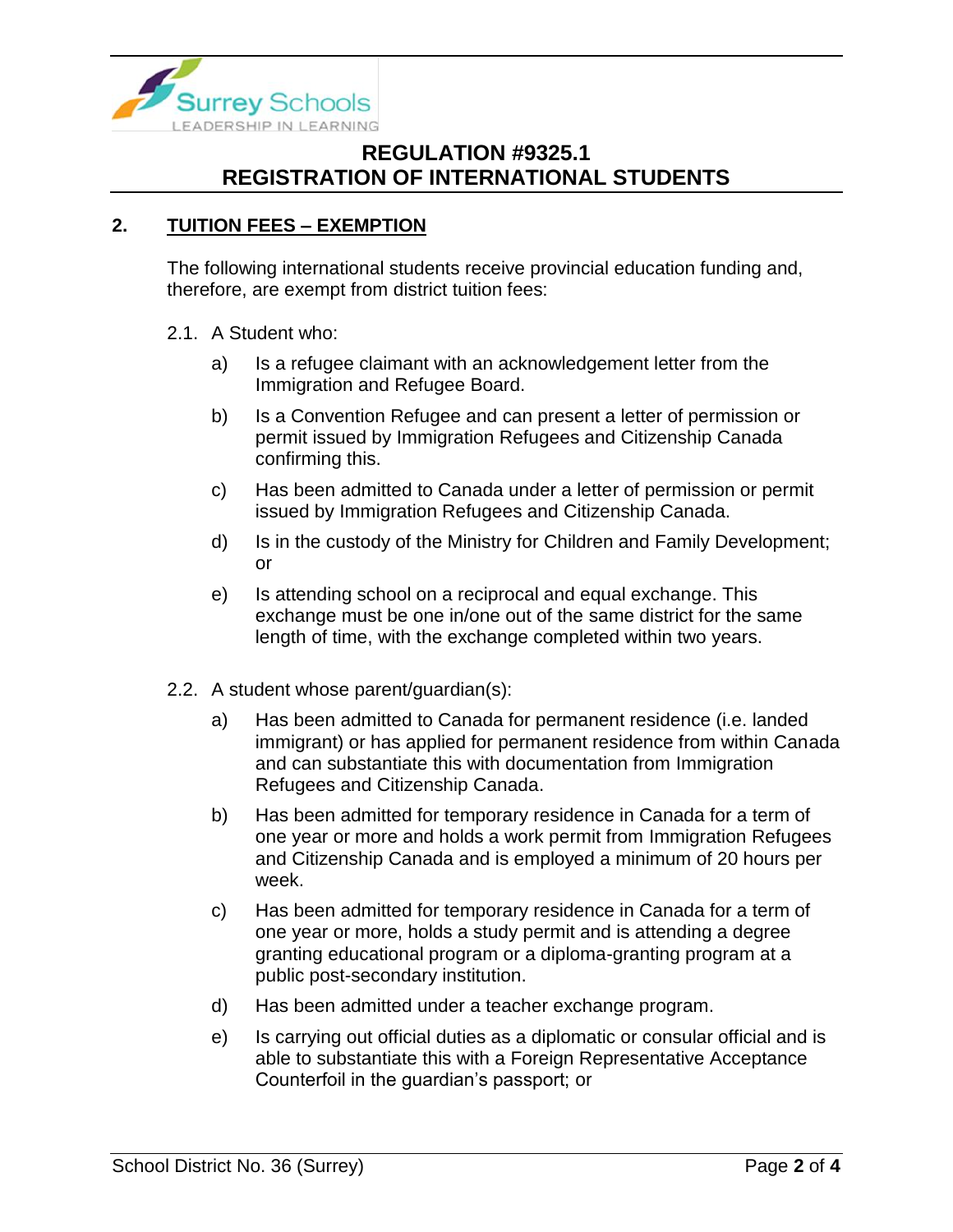

- f) Is a person who is a resident of the province on a cyclical (continuing part-time) basis, as determined through consultation with the Ministry of Education and with Immigration Refugees and Citizenship Canada.
- 2.3. Students whose parents or custodians satisfy, through an administrative review, the deputy superintendent and Director, Continuous Learning, that there are special circumstances which warrant a tuition free education.

### **3. RECRUITING ACTIVITIES**

- 3.1. The school district will actively solicit international student registrations. The funds for expenses will be realized from the fees collected for these students.
- 3.2 Only those agents with prior written agreements with the school district may be paid a commission.
- 3.3 Upon discretion of the superintendent or designate, agents may be granted permission to propose registration of international students in the school district. A one-time commission of 10%-15% of the tuition fee per each full year equivalent student registration will be paid and the successful for registration caused by the agent. Commissions will be paid to an agent from funds actually received, after 30 days of commencement of the educational program. Registrations that are refunded regardless of reason, will not be commissionable or in any way will it count towards earning of commissions.
- 3.4 Agent ineligibility no individual employed by the school district in a position outside of a bargaining unit, or employed in a bargaining unit position having any connection with administration of the International Student Program, is eligible to be an agent, or to receive commission. This applies equally to firms, syndicates and corporations in which such individuals have any legal or beneficial interest.

## **4. SPECIALIZED SERVICES**

4.1. In instances where an international student requires some form of specialized service other than ELL support, an assessment will be conducted, a learning plan developed and additional fees for service will be assessed and must be paid in full before commencement of the program.